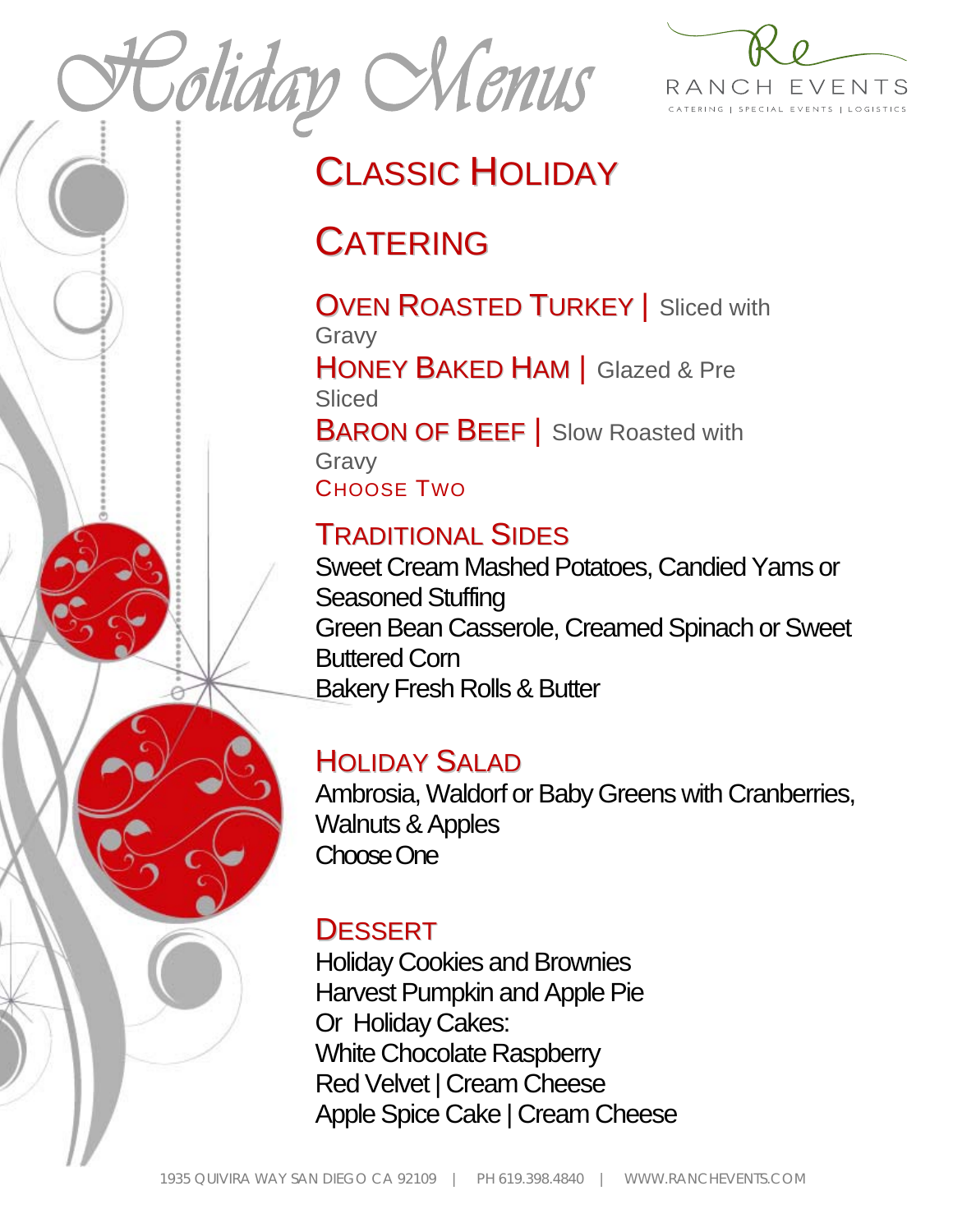Coliday Nenus



**BEVERAGE** Holiday Punch, Iced Tea & Iced Water

#### Menu Includes

Linen for Food Tables Disposable Tableware Chafers & Serving Utensils Delivery, Set Up & Clean Up

Minimum of 25 Guest 21% Service Charge + 7.75% Sales

# **NON TRADITIONAL HOLIDAY OPTIONS**

#### **ALL AMERICAN**

Roast Beef & Roast Chicken Sweet Cream Mashed Potatoes & Gravy Grilled Vegetables, Spring Mix Salad, Rolls & Apple Cobbler

#### **TEXAS BARBECUE**

Chicken & Ribs Potato Salad, Bobs Baked Beans, Tossed Green Salad Country Rolls, Cookies & Brownies

#### **HAWAIIAN**

Kahlua Pork & Teriyaki Chicken Tropical Rice, Glazed Carrots & Hawaiian Coleslaw Sweet Bread & Pineapple Upside Down Cake

#### **BORDER TOWN**

Chicken Enchiladas Verde & Beef Fajitas Traditional Refried Beans, Monterey Chili Rice Fresh Caesar Salad & Carrot Cake

1935 QUIVIRA WAY SAN DIEGO CA 92109 | PH 619.398.4840 | WWW.RANCHEVENTS.COM